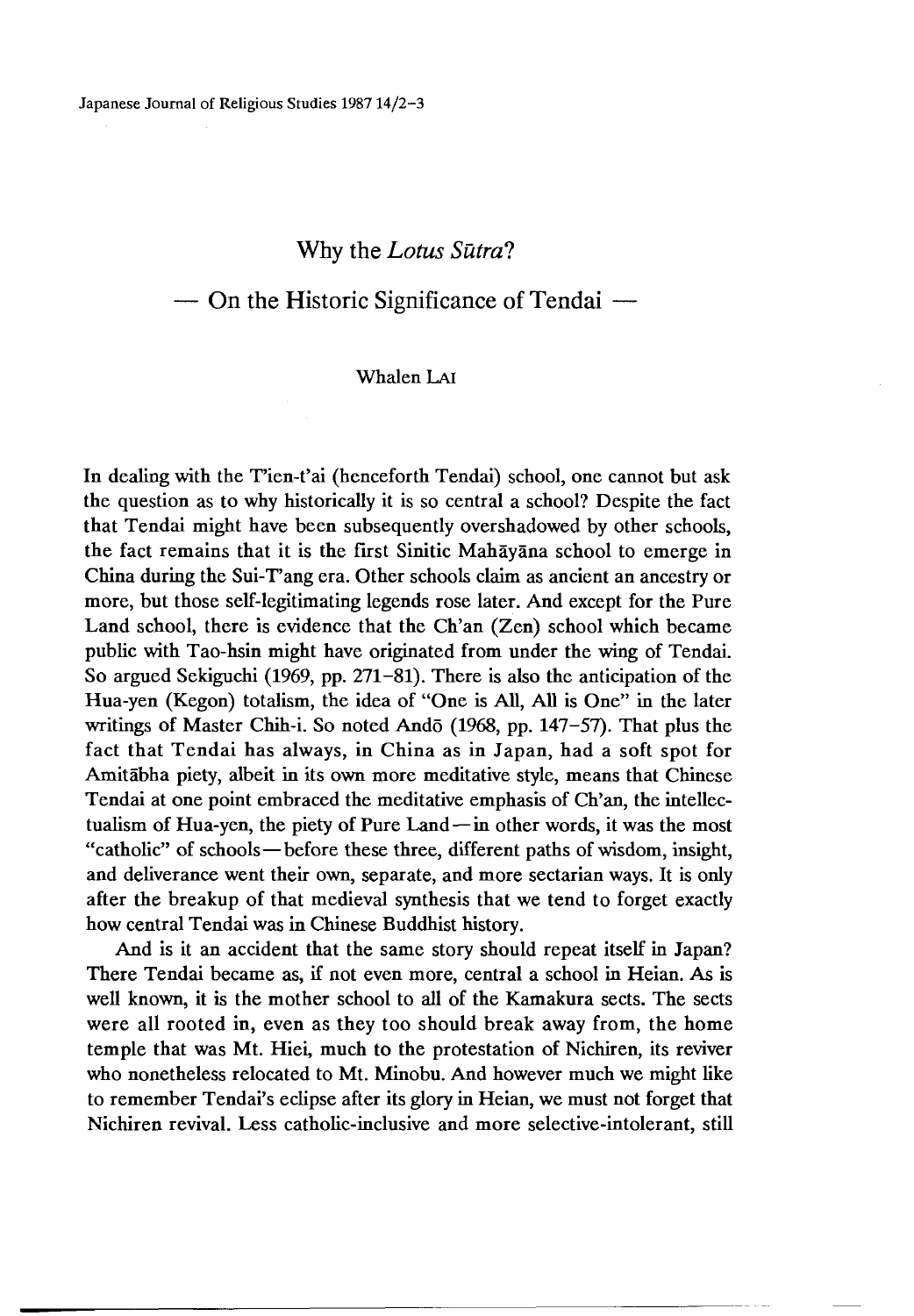that Nichiren revival is behind another wave of Buddhist revival in modern times. The Nichiren wing still dominates the New Religions of Japan.

Therein as historians of religions we come back to the central question again: Why is such historic significance, such history-making potential, due the Tendai school? And here both fact and piety would have us turn to the *Lotus Sutra,* the Scripture of the Saddharma (True Law) of the Pundarika (Lotus, symbol of the Buddha) that is the heart and soul of this school. For indeed the glory of the Tendai school is only the derivative glory of the *Lotus Sutra.* But pious homage before the Saddharma is not always easy for the factual historian to take. At first glance, it is not easy to see how the highly scholastic Tendai philosophy, most of which is said to be based on the Madhyamika (Middle Path) system, a *sastra* tradition, can be so derived from this Saddharma, a sutra tradition, especially since as a sutra, the *Lotus* really has little to say about that emptiness philosophy and does not indulge in the kind of arabesque of triple truths with which Chih-i so excelled. But accepting the wisdom of tradition, namely that the glory of Tendai is the glory of the Lotus Sūtra, then the question now becomes: Why the *Lotus Sūtra*?

What is in this sutra that makes it the crown of Mahayana sutras, the one copied more often by medieval scribes than any other and the most ancient text (fragment) to survive? A logical question to us, it is a misplaced one to the faithful. Like the Bible to the Christians, the truth of the *Lotus* is selfevident. This is the Word of the Buddha *{buddhavacana)* that declares itself as the Eternal Logos and Saddharma. This is the good news, the preaching of which, like in Pauline evangelical theology, resuscitates, re-actualizes, and makes present anew every time the Word of the Buddha and the Logos-Dharma that is the Buddha himself. On that final mystery, more later. Meanwhile remaining an outsider, a novice needs to be initiated into its mystique with greater objectivity than the homilies of old. Japan still has a living Tendai scholastic tradition. But there is a need to make sense of that medieval vision for moderns, and it is hoped that through that outsider's empathy and objectivity, perhaps we may acquire an understanding of its profundity, especially the issue of its historic significance the pious exegetics overlook, take for granted, or fail to assess.

#### *The Lotus Sutra as the Expression of Popular Faith*

One of the charms of the *Lotus Sutra* is that it satisfies both the simple soul of piety as well as the profound reflections of the philosopher. We will begin with the former because it is more obvious and, I believe, more original (to the sūtra). Few scholars would deny that the *Lotus Sūtra* was rooted in the veneration of the Buddha. This is not to say that this is the final end of the sutra. As we will see later, the final end of homage is to the Dharma and not the Buddha. Originally, the Lotus (Buddha) piety grew definitely out of the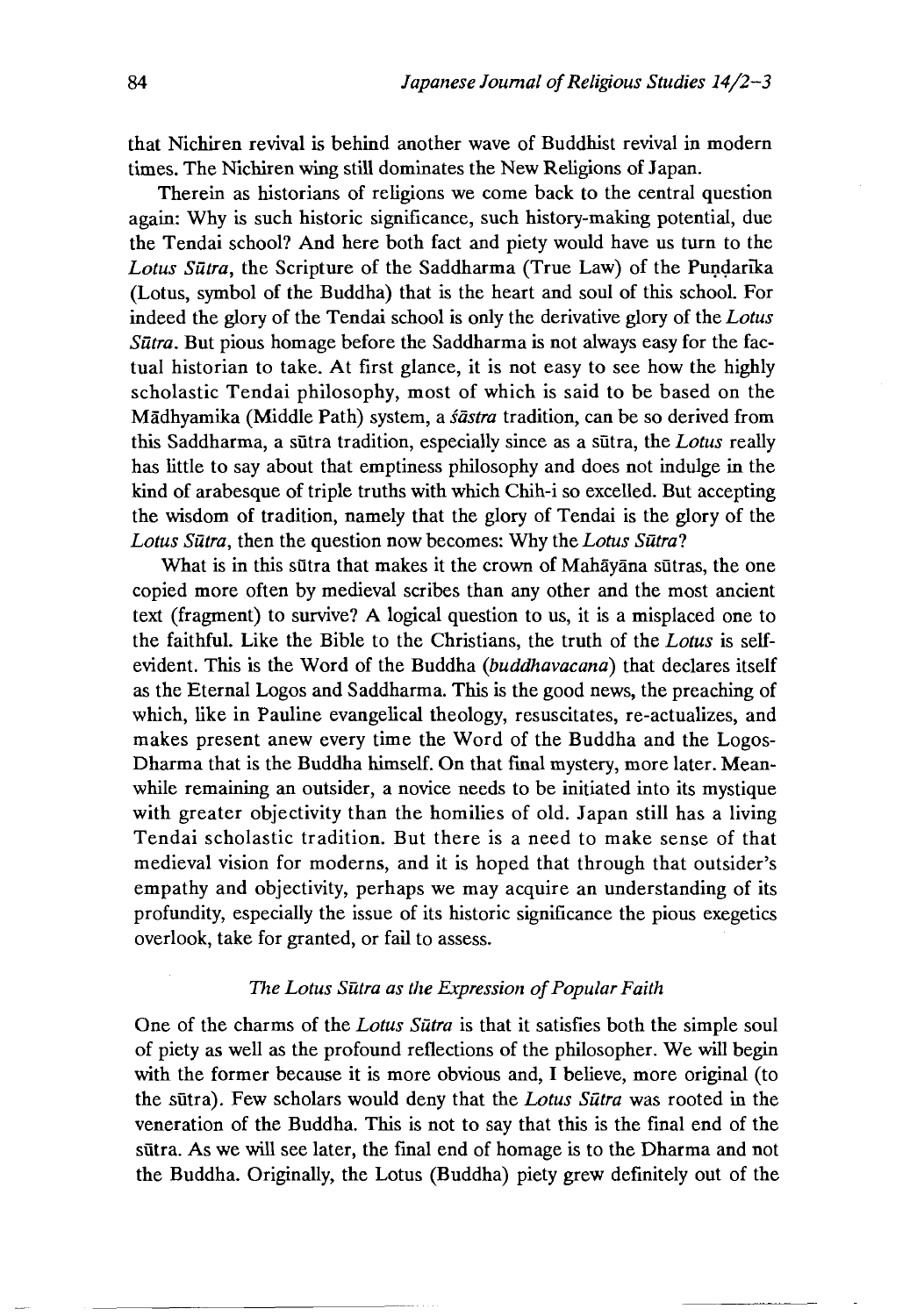cult of the relic bones, *§anra^* of the World-Honored one after his untimely demise (though timely *parinirvana* and compassionate expediency in the *Lotus Sutra).* Originally, not finally, the Lotus piety commemorates the cult of merit-making due stupa-worshippers. It is in that sense that the *Lotus Sutra* had a populist base, and according to Hirakawa, a largely laydominated base.<sup>1</sup>

Later tradition remembers that when the Buddha passed away, he entrusted the Dharma to the monks but gave his *^arira* (relic bones) to the laymen. If not de jure (the original wish of the Buddha was to see his ashes scattered), then de facto (the eight princes took possession of the relics after the monks had so deliberated). In this division of labor, the monks were or had been previously instructed by the Buddha to "Follow the Dharma and not the Person" but by default, because the laymen were thought to be incapable of following the strenuous career of the renunciate, the laymen were left with following the Person, not the Dharma. That is to say, they were given the expediency of venerating the Buddha's person through his physical remains, the relics, with the explicit understanding which the monks tirelessly reiterated, namely that such acts of devotion would not lead to nirvana, but would nonetheless be so meritorious as to be efficacious in securing a better samsaric rebirth. This is the classic division between nibbanic wisdom and kammatic good works that Medford Spiro the anthropologist has schematized for his analysis of Burmese Buddhism (1970).

But classic dictums are often more ideal than real. The Buddha, being such an extraordinary figure (the foremost one deserving of veneration from those in heaven and those on earth), that homage paid him at his stupa sites (reliquaries in which the relics are enshrined) came in the end not just from the uncouth laity who knew no better but also from the monks who did. And though proverbially we associate the liberal sectarians (Nikaya Buddhists) with greater Buddha-devotion, yet as attested to by the dedications and inscriptions on site, both conservatives and liberals were among those who joined the laity in so honoring the Buddha. The Sarvastivadins of northwest India were not lax in this regard, but the liberal Mahasamgikas understandably did give to Buddha-devotion greater prestige and status by assessment more merits due such actions than the conservatives would. Still they stopped short of making devotion the equivalent of wisdom, still regarded as the surest path to liberation. This is understandable for we should not overromanticize the Mahasamgikas. They might be for a larger *(maha)* com-

<sup>&</sup>lt;sup>1</sup> Hirakawa located the basis of Mahāyāna in the lay stūpa cults and Shizutani modified this by pointing out how monks were also involved and how Mahayana as a distinct movement was due to certain leaders known in Mahayana texts as masters of the Law *(dharmabhanakas).* See Hirakawa 1963 pp. 57-105 and Shizutani 1967. Abbott 1985 contains a review of the Hirakwara/Shizutani debate on Mahāyāna origins. Shizutani's more radical thesis is not available in English, but I have introduced his ideas in Lai 1981, pp. 447-69.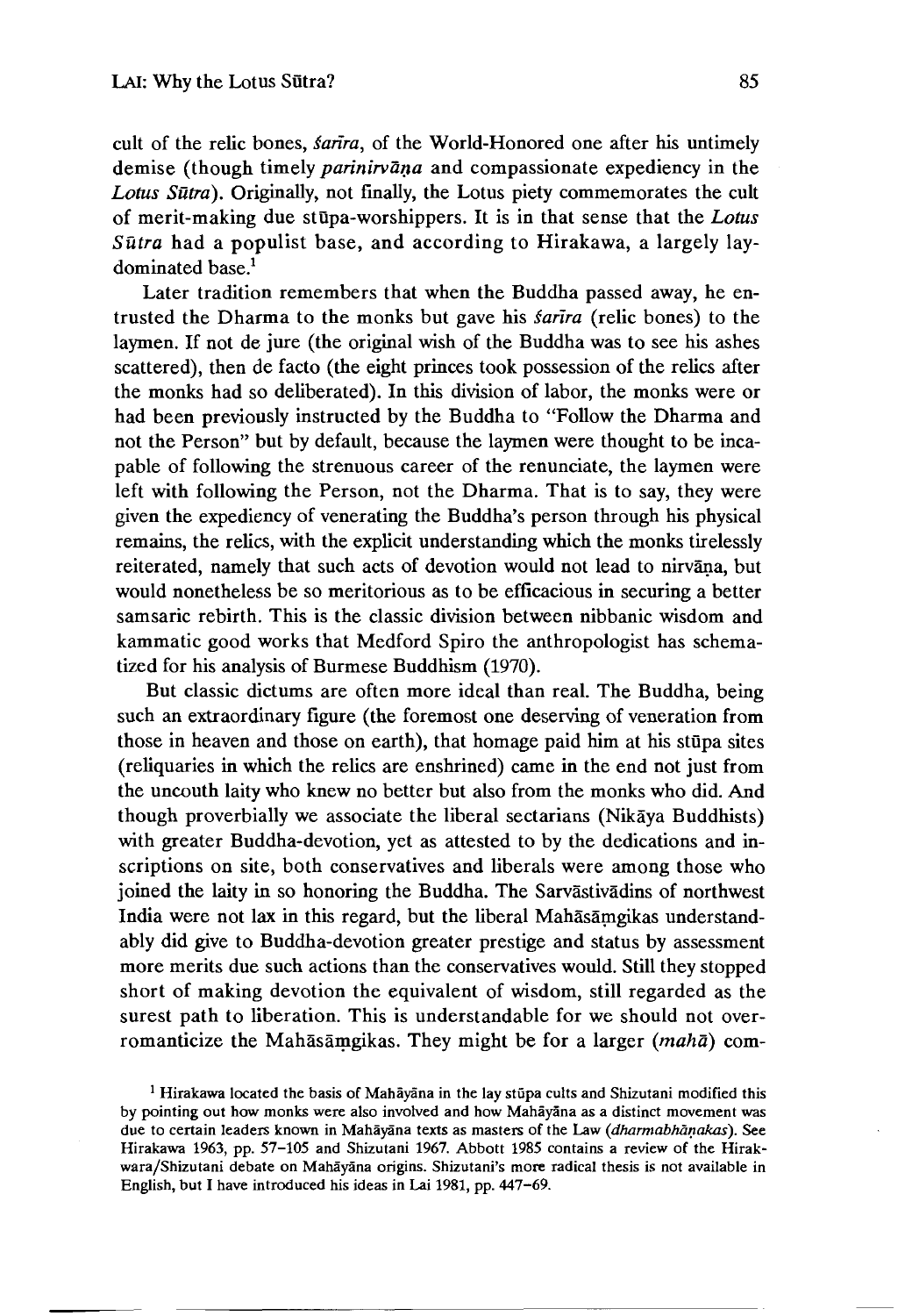munity *{sahgha)* that included within itself the laity, but their leaders were as much monks (bhiksus). This is not a lay movement.

Although trying to draw the line between lay piety and monk wisdom is risky at best, it is still safe to assume that after the Buddha passed away, there were two foci of faith: the Buddha and the Dharma. (The third jewel, the Sangha as Refuge, is definitely added on later.) According to these two foci, there evolved two different types of literature: the *jatakas* or birth stories of the Buddha that grew into the Avadana corpus, and the *matrka* or enumeration (of teachings by numbers) that grew into the ADhidharma genre.

Buddha ------> Jataka ------> Avadana Dharma------> Matrka ------> ADhidharma

The former is kammatic literature used by monks (we suspect) to edify the populace. It is focused on the Buddha. The latter we can characterize as dhammic literature, reserved for the monks alone, and Dharma-centered.

The original, popular base of the Lotus cultus is such that it can be seen in the predominance in the *Lotus Sutra* of the mythopoeic tradition, i.e. the Avadana materials. This is very unlike the *Prajnaparamita* (Transcendental Wisdom) *Sutras* dedicated to the explication of the Dharma: the *Lotus Sutra* is fundamentally not a philosophical treatise. The final recension knew of philosophical matters, but as a whole the sutra made scant mention of emptiness *(sūnyatā)*, was fairly indifferent to both the Hinayana abhidharmic subtleties and the Mahayana anti-abhidharmic dialectics. It can be impatient with one as with the other. The reasons for that we will see later. The important thing to note is that in no way can the *Lotus Sutra* be regarded as a philosophical treatise, even less a systematic one. Its most primitive stratum is acknowledged by scholars to be very ancient and in the form of *gathas,* poetic verses mostly dedicated to singing the praise of the Buddha. Its strongest didache comes not in some refined doctrines but rather in the form of a series of famous parables. Even the doctrine of *upaya* and *ekayana* was formulated in terms of the parable of the burning house. In other words, Mythos and not Logos is its forte. And among the core mythic lore, the *Lotus Sutra* shines in a series of *vyakaranas,* prophecies or assurances given by the Buddha to his followers concerning their future destinies. The philosophical implication might indeed be "universal Buddhahood," for even Devadatta is redeemed as a future Buddha, but it is characteristic of the *Lotus Sutra* not to put that forward in a line like the *Nirvana Sutra's* "All sentient beings have Buddha-nature." The importance of its not so saying we will show later.

This is not to say that the *Lotus Sutra* had no profound philosophical ideas. As acknowledged above, the sutra took in such doctrines as current in its surrounding, from the Hinayana *skandhas* to Mahayana emptiness, from the elemental *dhyanas* to intimation of the bodhisattvic *bhūmis*. To say it is not a philosophical work would horrify the traditional Tendai scholastic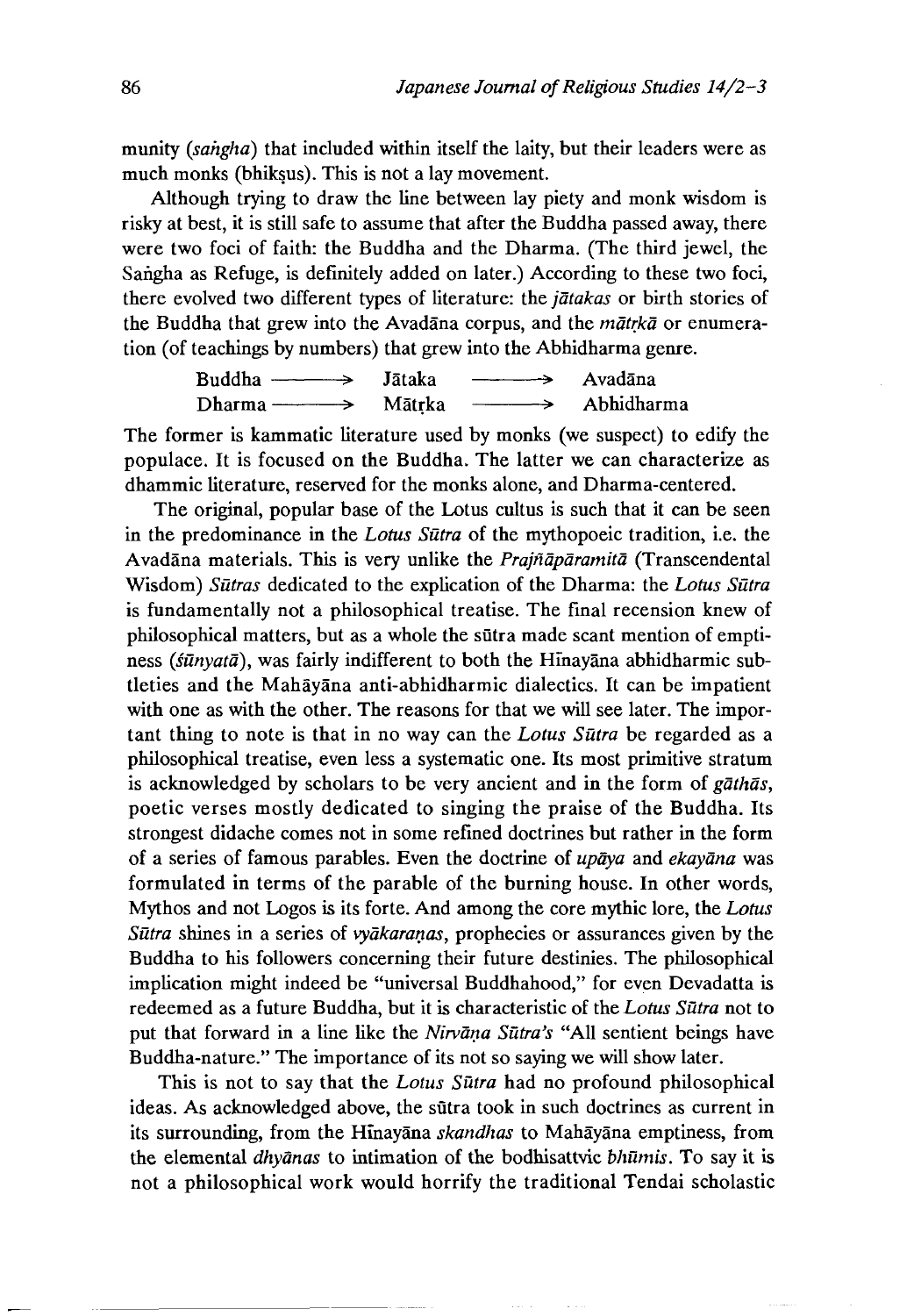whose understanding is that this sutra has enough depth of insight to engage anyone for a life time. This point we do not mean to dispute. But it is as much to the credit of Chih-i in unearthing these hidden meanings *(hsüan-i*  $\overline{\mathbb{X}}$ ) ) as it is to the merit of the sutra in keeping such mysteries, for all practical purposes, esoteric. They are so very less than obvious to the untrained eye that without Chih-i we probably would never have become cognizant of them and the arabesque structure of this text. It takes a genius to uncover what most of us can never see. But as a historian of ideas who must record the growth of ideas as a growth in the exegetical tradition that unfolded in time, I must stay first with the obvious and the apparent (the *Lotus Sutra* as expressive of popular piety) and only take into account the less obvious and the better concealed (when we come to Chih-i). Otherwise we would let medieval scholastics overshadow the pristine gospel. Posing the problem this way brings us to the next, somewhat controversial, issue.

## *The Lotus Sutra as Buddhayana, Bodhisattvayana, and Ekayana*

As alluded to in passing, we regard the *Lotus* tradition to be very different from the *Prajnaparamita (Prajna* or Wisdom) tradition. This is contrary to orthodox understanding. Ever since Chih-i explicated the *Lotus Sutra* using the tools derived from the Madhyamika philosophy, which is rooted in the Wisdom tradition, most scholars simply cannot consider the *Lotus* tradition as being originally (not finally) distinct from the Wisdom tradition. This affects a major departure on our part from the current theory or theories on Mahāyāna genesis.

The genesis of Mahāyāna is still hidden. The older, more textualist, theory is to trace Mahayana to the Mahasamgikas. But mention has been made in the last section concerning the popularity of the stupa cult well attested to by archaeology. This fact has led Hirakawa to amend the older thesis since the older thesis cannot sufficiently account for the ideological and the sociological break. Ideationally Maihayana took over ideas not just from the liberals but also the conservatives. Sociologically Mahāyana broke with both the liberals and the conservatives. Noting the importance of the stupa cult, which is extra-canonical (i.e., separate from the Dharma entrusted to the monk leaders of the sectarians), Hirakawa at first proposes that lay-dominated cultus as a more viable base for the rise of Mahayana. But as noted, the stupa cult was not an exclusively lay movement. Therefore Shizutani amended Hirakawa's thesis by noting that (a) it was a mixed lay-and-monk cult in which (b) certain preachers *{dharmabhanakas)* seem to act as their communal leaders (1967). Judging from the praise given to these Dharma masters, it seems that they were the articulators for the seminal Mahayana tradition. The identity of these preachers, what exactly they proclaimed, and whether they were one homogeneous group with one homogeneous message is far from clear.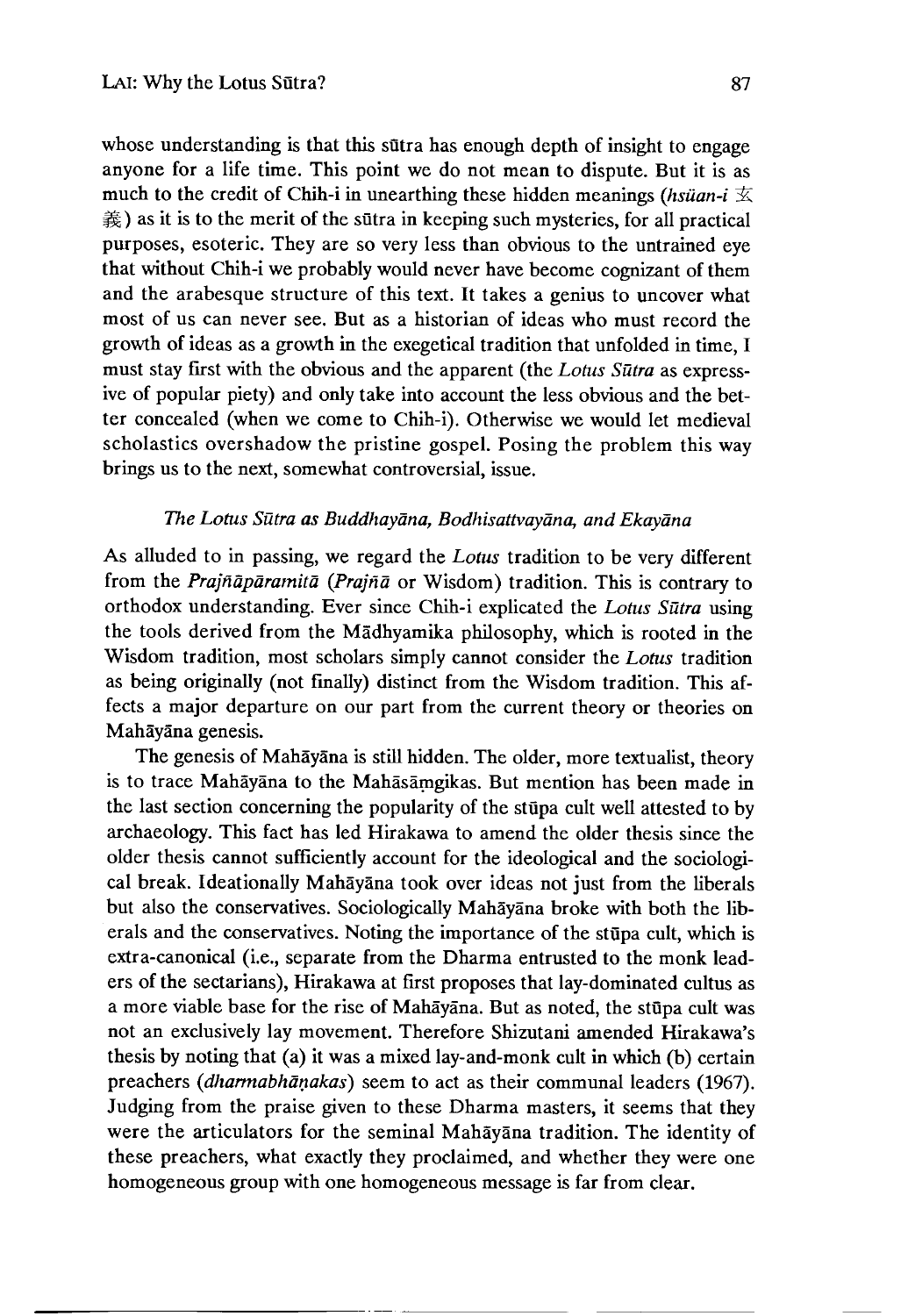Those issues aside, there is one major problem in the stupa-genesis thesis. Textually speaking, "Mahāyāna" by definition arose along with the *Prajnaparamita Sutras* because this corpus is the first to proclaim a new Dharma, the first to claim a separate Bodhisattvayana, and the first to call that "Mahay5na" at the expense of the "HInay5na" of the *§ravakas* (listeners). But this significantly contradicts the Hirakawa thesis since the Prajnaparamita tradition glorifies the emptiness of wisdom as Dharmakaya (the three terms *Sunyata, prajna,* and *dharmakaya* are here synonymous) and as a Dharmacentered movement had little good to say about sttipa worship. Specifically, it teaches that the bodhisattva should honor the Dharmakaya and not the Rupakaya — whether that be the person  $\delta$  akyamuni or any of his physical remains *{sanra).* The bodhisattva, like the arhant after the demise of the Buddha, adheres to the dictum of "Follow ye the Dharma and not the Person." Dharma is now specifically the unborn, a synonym for emptiness, in the formulaic *anutpattidharma-k^anti,* a passive, meditative recognition of reality as unborn [i.e., as being neither of birth nor of cessation]. Given its Dharmacentrism and his disparaging of Buddha relics, it is hard to see how this wisdom tradition could be intrinsically tied to a tradition of faith centered on the Buddha and his glorified body. Or how its ideal, a formless Dharmakaya (impersonal), with no beginning or end (i.e., eternal) could sit well with an adoration of a very concrete, transcendental personality that is tied to what would be then the Rupakaya by his assessment. (The *Lotus Sutra* does not know even that Dharmakaya and Rupakaya distinction, and there was not yet the notion of a Sambhogakaya.)

In view of this discrepancy I propose, as a methodological necessity, that the Wisdom tradition not be traced to the stupa cult and that the latter, the *Un-Lotus* tradition, be granted a separate socio-ideological lineage, following what we said earlier that there were two foci of Jewel-adherence after the Buddha passed away:

| Buddha:                |                                        |
|------------------------|----------------------------------------|
| Buddha-centric piety-  | at the stup centers with monk-lay      |
| [Avadāna-based]        | participation that is trans-sectarian  |
|                        | $=$ Roots of a Buddhayana              |
| Dharma:                |                                        |
| Dharma-centric wisdom- | for sectarian monks experiencing post- |
| [abhidharma-defined]   | Asoka schism between village-dwelling  |
|                        | monks and forest dwelling ascetics     |
|                        | = Śrāvaka, Pratyekabuddhayāna          |

The canon was the Dharma *(sūtra-vinaya)* and the sectarians were defined by the Dharma. The stupa cult was extra-canonical and thus duly transsectarian. It existed side by side with the various sects, ready to accept one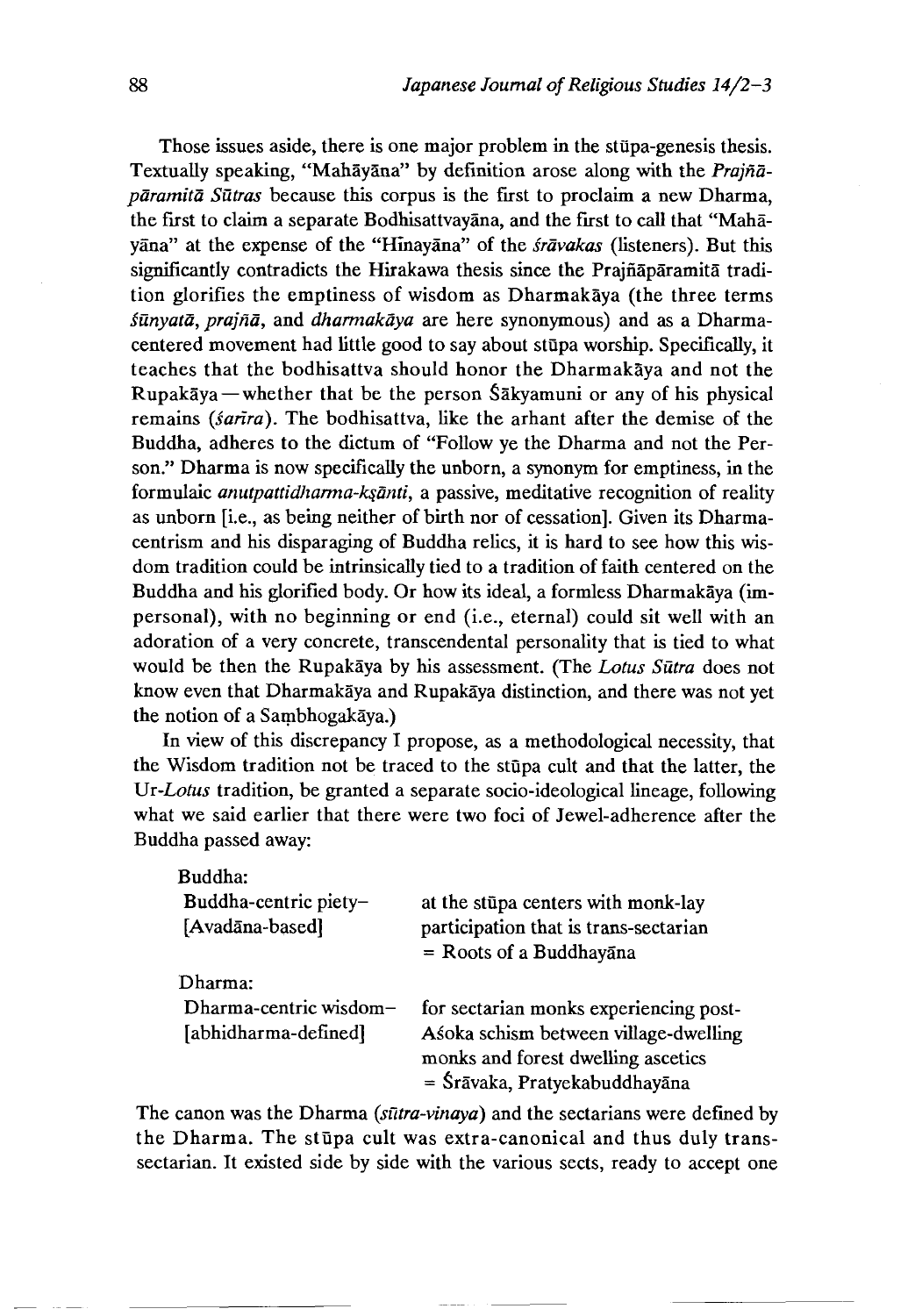and all devotees, an indiscriminate piety that would inform the Ekayana slogan later when it could declare itself as a new teaching or Dharma. The hitch was that this devotional cult, being centered on the Buddha, originally had no Dharma of its own. It could not because it had followed the person (the Buddha) and not the Dharma. According to the sectarian doctrine of the separation of the Three Jewels preserved in the *vinaya,* which states that the three refuges are distinct and separate — such that the goods donated to one jewel can never be used by another without its explicit permission — any physical or emtaphysical fusion of the Buddha jewel and the Dharma jewel was disallowed. Non-aligned with the liberals or the conservatives, though patronized by both, the stupa cult originally had no Yana consciousness. Even when it did develop a Yana-identity, its Buddhayana did not fall into any of the traditional Triyanas, i.e., §ravaka-, Pratyekabuddha-, and Bodhisattvayana. For its scripture it had *gathas* (verses), *jatakas* (birth stories of the Buddha), and *avadanas* (birth stories of other Buddhas) but it had no sutra. And that is not just because the sutra canon (the *Nikaya)* was in the hands of the monks but more importantly because a formal sutra always presumes a sutra-dharma. That is to say, a sutra should always be Dharma-centered, not Buddha-centered.

One should not be too purist about this. Extra-canonical "siitras" dedicated to teachings about other Buddhas such as Aksobhya and Amitabha were probably in circulation. Shizutani would date the "primitive" or Ur-Mahāyāna corpus at 100 B.C. to A.D. 100, that predating even the "early" or consciously Mahayana corpus (beginning with the *A^tasahasrika-prajnaparamita Sutra,* by his count, A.D. 50-250. The mark of the Ur-Mahayana corpus is that it does not know itself as "Mahayana." And this label indeed does not appear even in the classic *Sukhavativyuha* corpus. I would postulate that these *Vaipulya* "sūtras" were tolerated by the sectarians most probably because they were considered to be lores about other Buddhas other than Sakyamuni, and as such beyond the purview of the sons of Sakyamuni who were keepers only of the Sakya tradition.

At any rate, for some three centuries after the *parinirvana* of the Buddha, the Dharma and the Buddha tradition grew side by side. Then came an important change. Both the stupa cult, now a full *caitya* (large, temple compound) center and the dharmic learning, now a full abhidharma system, flourished after Asoka lent the tradition his imperial support. But as with Constantine and his patronage of Christianity, Buddhism under A^oka also suffered the bane of worldliness that came with prosperity.

Our hypothesis is that the Prajnaparamita tradition rose up against not one but both of these developments. It indeed castigated both the stupa devotion and the abhidharmic scholastics. This seminal Mahayana tradition, contrary to acccepted reading, rose not within but in tension with the urbane cult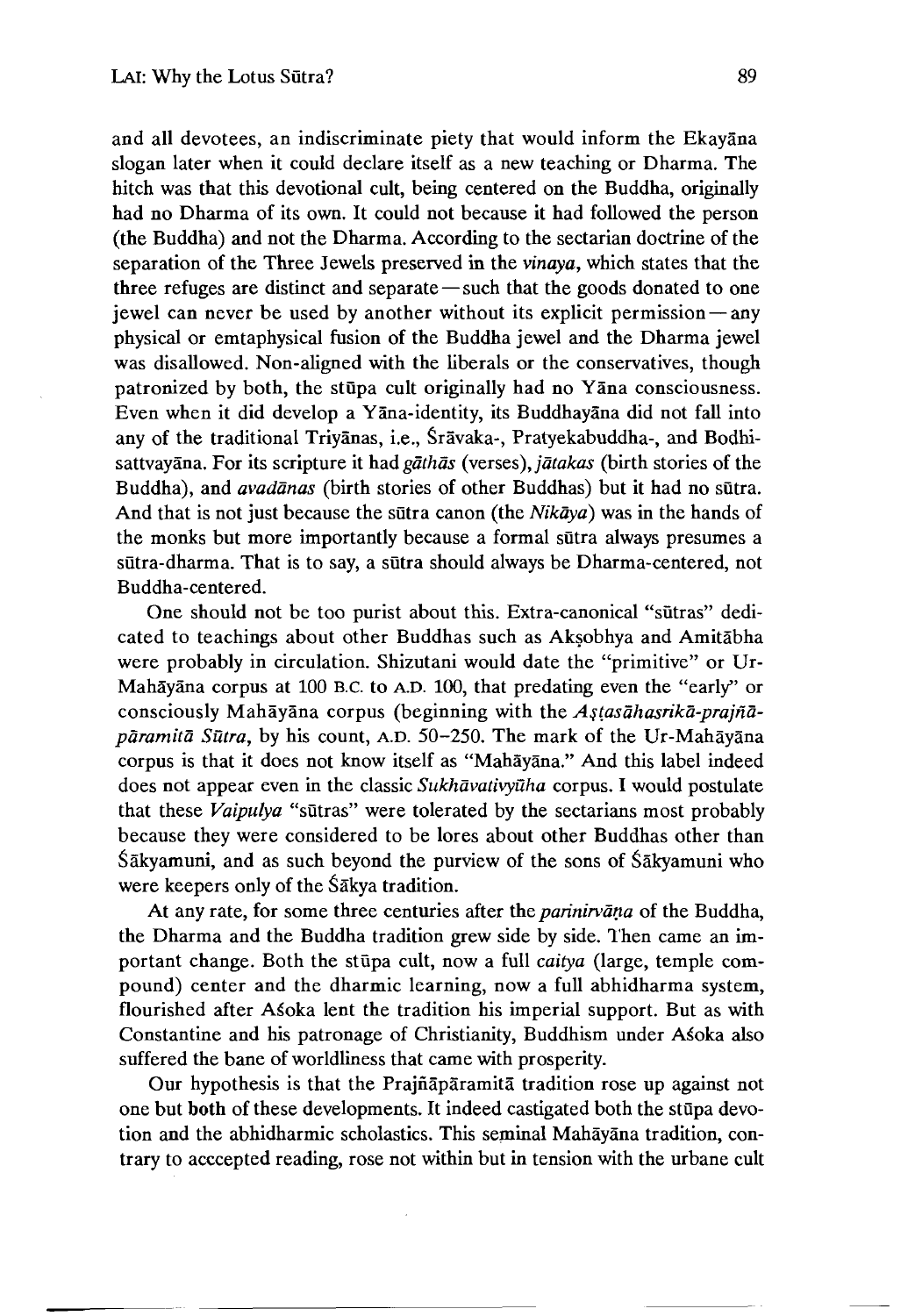of stupas and the settled community of the village monks. Like the Desert Fathers who reacted to the secularity of the Constantinean Church — with its share of mindless magic and doctrinal nitpicking—the future Mahayana bodhisattvas were ascetics rooted I believe in the very ancient tradition of the *aryanikas,* the forest-dwelling monks, who pursued, as forest-dwellers always had, a program of superhuman perfection or *paramitas.* Before these forest monks were remade by an adoring public into the classic bodhisattva saints, much as the desert Fathers became (despite their withdrawl from the world) the living saints and intercessors of the Church, they were probably regarded as pratyekabuddhas, the solitarily enlightened. Our hypothesis is that the pratyekabuddha was not yet seen as one who enlightened himself with no compulsion to save others. That is the later schematized reading. Pratyekabuddha at one time seems not to refer to some nebulous, unknown selfenlightened but silent Buddhas. It seems to be a term used, as it is still used in Jainism, to describe the recluse ascetics. As a class of actual *dhutas* known to an admiring public, they are still so recognized in the Pali canon. The title of Pratyekabuddha is still an attribute given to revered forest monks in folk Theravada Buddhism and given even nowadays by modern historians to the rebel ascetics in Mahayana (Bodhidharma and the early Zen masters had been so typed).

The placement of the pratyekabuddha in the Triayana scheme remains even now problematical. We have two views of the relationship between the Three Vehicles, one assuming the three were continuous grades while the other one would have them as discrete destinies:

1.The (earlier) continuous model:

Arhant *— >* Pratyekabuddha *~>* Bodhisattva *~ >* Samyaksambuddha

A person can advance from one to the next through higher virtues. Preserved by Buddhaghosa in Theravada and in the Mahayana *bhumis.*

2. The (classic) discrete model:

Śrāvakagotra, Pratyekabuddhagotra, and Bodhisattvagotra are separate.

Distinction now based on dependence/independence/advocacy.

Once determined, a *gotra* cannot cross over into another.

I believe the first model is earlier and that certain forest-ascetics were being graded as individual saints, lesser than the Buddha but higher than his now secularized disciples in the village, the *travakas*, and that the future Mahayana tradition (called Bodhisattvayana by the time of its proclamation) was rooted in this tradition of the solitary desert saints of Buddhism.

That this tracing of the Prajñaparamita tradition to the forest-dwelling monks is not spurious is supported by the fact that the six*paramitas* nearly all spell of asceticism. Even the first *{dana paramita)* has little to do with donation of goods. Practising such a charitable virtue due a layman is honorable,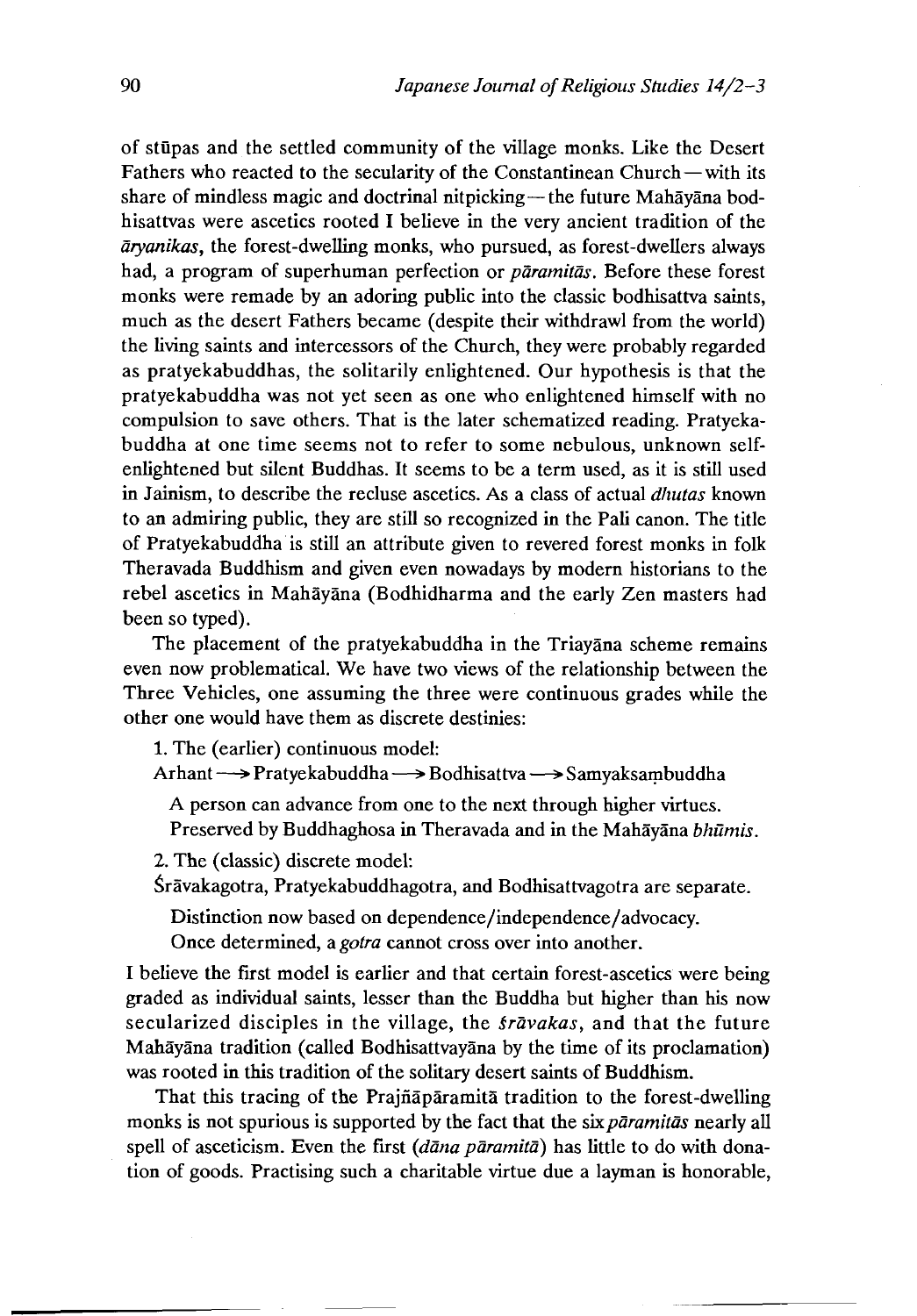but by definition *paramita* is more than even the Eight Noble Paths. It means superhuman perfection, total giving. *Dana paramita* in the classic *jatakas* meant selfless sacrifice of the self. Thus it is a mistake to connect the primacy of *dana paramita* with the popular donative piety of stupa worshippers. The original bodhisattva path is the path of a few pratyekabuddhas, but this Way or Yana of a rare handful became much admired by the populace — forest dwelling monks still are so awe-inspiring as to have extraordinary powers attributed to them  $-$  that as the holy ones, the great beings, Mahasattvas, they were remade or reclaimed as the Mahāsattva Bodhisattvas whose way then grew into what was then renamed as Mahayana. Because of their forest origin, this new movement existed in tension with the *sravaka,* the archetypal Hinayanist, a Listener, someone who kept the canon in the village. The pratyekabuddha, the solitary saint, also came under criticism later, with the added impetus of the compassionate bodhisattva ideal. Henceforth, in the classic scheme of the Triyana (see above), the pratyekabuddhas became grouped with the Hinayana. Still ambivalence remains. Mahayana typically targets the *§ravaka-arhant* for criticism, and much less so the pratyekabuddha.

Forest-dwellers of course did not start movements. Solitary souls did not create sizeable communities, any more than St. Anthony fanned the cult of the Desert Fathers. The legend of St. Anthony was spread by the Church Fathers themselves in admiration of his lifestyle. So likewise may we suspect the same happened to these pratyekabuddhas. It is the popularization of their virtue *(paramitas)* and powers *(tapas)* that led to the transformation and maturation of their path into the Mahayana Bodhisattvayana. That, however, is another story.

This hypothesis of Mahāyāna genesis with the forest ascetics can be supported by an analysis of the legend concerning the formation of the Hinayana canon itself. By "listeners" is meant one who follows the teachings of the Buddha. In the institutionalized Sangha, the teaching is the sutra-vinaya and to listen is to hear these codified words repeated in and by the community of bhiksus. But forest-dwelling monks lived far away from such monasteries. Being contemplatives, they had few scriptures and even less use for them. They had few images and knew little communal *matrka* recitations. They attained enlightenment in solitude. This is quite unlike the sectarian Buddhists, liberal or conservative, who had their sutra, vinaya, and eventually, their sectarian abhidharma. So protective were they of the authority of the canon that their record would remember the First Council as one attended by all Arhants (five hundred in number). There was then no category of pratyekabuddhas. But there was one Arhant missing and it was the venerable Gavampati, who when summoned to join the council in effect refused and in the heat of *tapas,* extinguished himself in like manner as the Buddha. He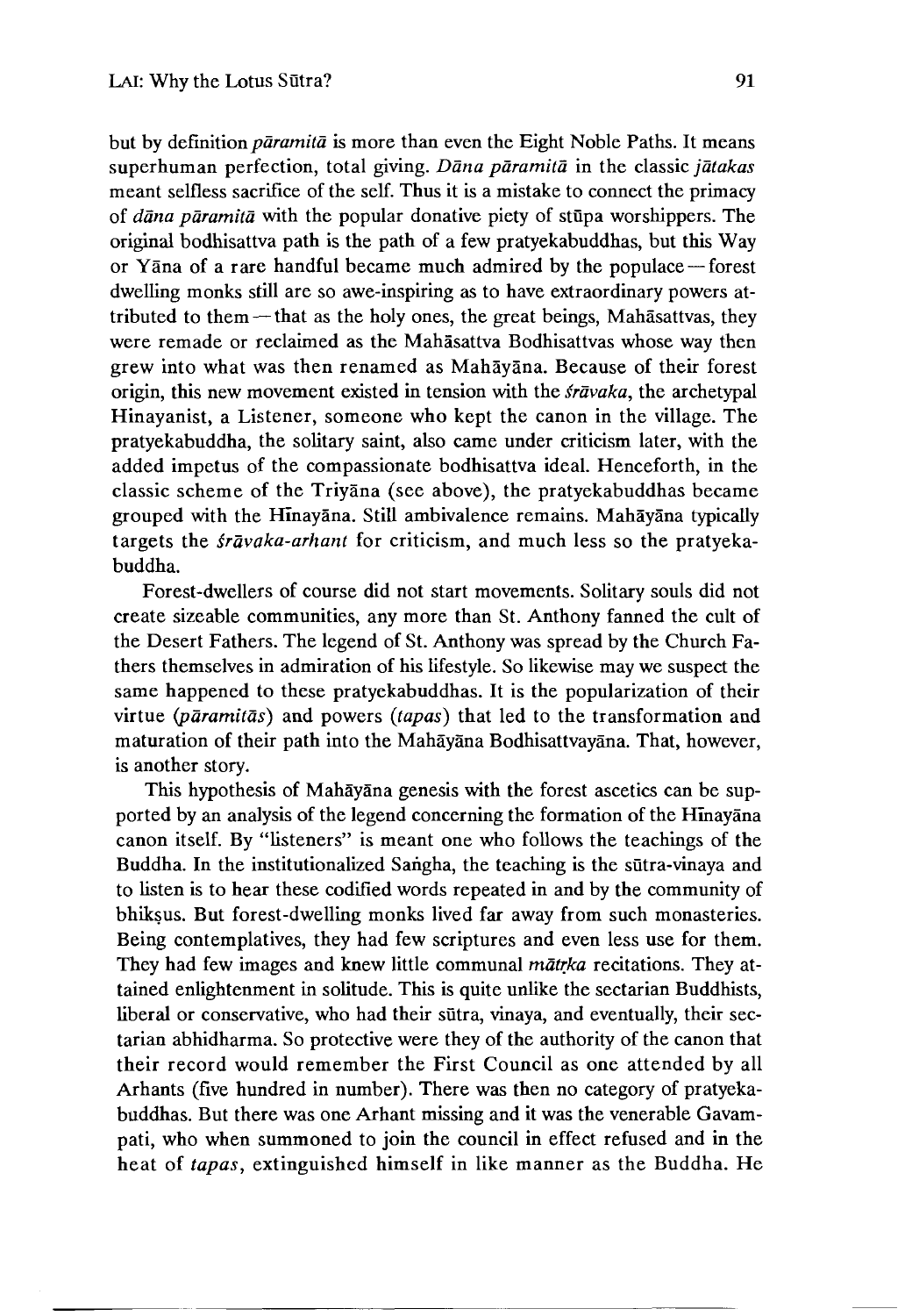represents the non-conformist pratyekabuddha who would have no part in the cult of the memorized, and later the written, the well chanted and thus well harkened to, canon. But if he should be the stubborn outsider, the five hundred Arhants who legitimized communal living also staked their claim. In order to join the council, they are said to have renounced the places they delighted in most—living in mountains, forests, near lakes, or in caves. This Church community repudiated the solitary lifestyle.

But lo and behold, whom should the early *Prajnaparamita Siitras* make its spokesmen? Not someone known as a Bodhisattva by name, because that association to the Bodhisattva category was yet unknown. The teaching of Emptiness came from the disciple of the Buddha who is known to love dwelling in mountains and lakes: Subhuti, traditionally known to us as an Arhant. It always seemed strange to me why Mahayana emptiness should be taught by an Arhant until I realize that Subhuti really symbolizes a pratyekabuddha, a forest ascetic, at a time when the Triyana categories have not become so schematized and discrete. And whom did Subhuti criticize? Sariputra the disciple, known not just for his wisdom as is the usual reading (Sariputra is tied later to the abhidharmic tradition) but also for being the one who instituted village-dwelling monks. He was the one who established the Buddhist monastic community close to the village to serve and be served by the laity, whose support was what provided the leisure for abhidharmic studies in the first place. Thus the Subhuti-Sariputra exchange in the earliest texts of the *Prajna* corpus points us back to the real source of the Wisdom tradition: tension between forest-dwelling monks and village-dwelling monks after the reign of Asoka had secularized the latter enough to make these Buddhist Desert Fathers the saints of a new era.

Making this methodological distinction between the *Lotus* Buddhayana and the *Prajiia* Bodhisattvayana would help to account for some of the peculiarity of the *Lotus* tradition that scholars to date have failed to account for satisfactorily. A long dissertation is not possible here, so briefly, these points are:

a) Why, although some portions of the *Lotus* might predate the *Prajna* corpus, the *Lotus* as *Sutra* could only emerge after the *Prajna* tradition had effected a break with the sectarians? This is because the *Prajna* tradition, by proclaiming a new Dharma (the Unborn), was the first to create a new sutra *(buddhavacana)* with which to repudiate the authority of the *Nikaya* canon. It was only after this Bodhisattvayana effected the Mahayana break with Hinayana that the non-aligned and extra-canonical *Lotus* tradition joined the Great Vehicle.

b) To do so, the *Lotus* had to proclaim itself a Dharma *(Saddharma).* However, this involved a transormation of what was originally a Buddhacentric cult into a Dharma-centric cult. The *Lotus Sūtra* must have a sūtra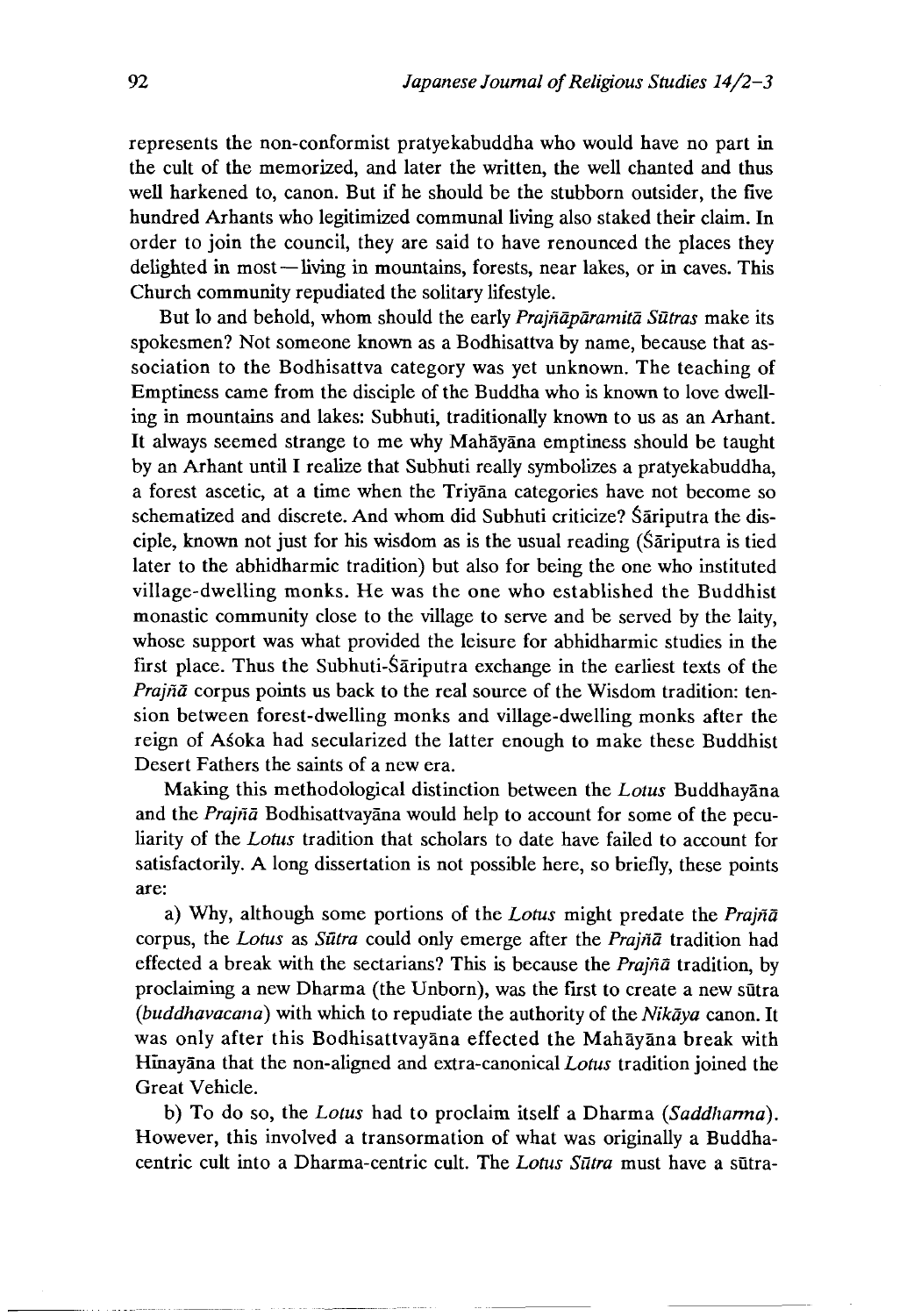Dharma. This explains why, though the *Lotus Sutra* quite obviously championed Buddha-devotion, the final position (and the official Tendai doctrine) is that the object of worship *{horizon* 本尊)is not the Buddha but the (Sutra) Dharma itself.

c) The sutra-ization of the *Lotus* devotion led to the displacement of the Buddha-relic by the Sutra itself. This not only led to the popularity of copying the sūtra to the preservation of the Dharma, but led later to the ritual enshrinement of the written *pustaka* (book) in the stupa itself in lieu of actual physical relics. In that cultic twist, one also follows the Dharma and not the Person, even though the Saddharma declares the longevity of the Buddha.

d) Mahayana as Bodhisattvayana at first accepted the distinction of the Three Vehicles, since it was upon the discreteness of the three *(sravaka,* pratyekabuddha, bodhisattva) that the superiority of the bodhisattva vehicle is established. But the *Lotus* came after that, and continuing its primordial trans-sectarianism, repealed the three in an endorsement of itself as the One Vehicle. *Ekayāna* refers originally to an inclusive Buddhayāna, what Fa-yün justly called the "fourth vehicle." The *Lotus* Buddhayana was then more than the Wisdom Bodhisattvayana. It is only later when that distinction was smoothed out that we now accept the orthodox reading of Mahayana, Bodhisattvayana, *ekayana*, and Buddhayana as synonyms. At one time, however, *Buddhayandi-ekayana* transcended Bodhisattvayana-Triyana.

e) A qualification: Our attribution of Bodhisattvayana to the tradition of the forest-dwelling pratyekabuddhas seems to be duly contradicted by the *Vimalakirti-nirdesa Sūtra* where the hero is a householder bodhisattva of prosperous Vaisali. Space does not allow a full defense of our thesis. Briefly though, the *Vimalakirti-nirde^a Sutra* is a separate and slightly later tradition than the original *Prajnaparamita Sutras,* It even repudiated the forestdwelling tradition (the mark of Subhuti) and attacked it in a well-concealed way, namely, by having Vimalakirti mock Sariputra (!) for meditating in the forest. It transposed the mark of Subhuti, the new target, onto his old protagonist, the village-dwelling Sariputra.

All that is now history. The mature Mahayana tradition fused *Lotus* devotion and *Prajna* wisdom. And Chih-i is fully justified to fuse these two traditions into one, allowing Madhyamika in a "round, perfect" dialectics to make sense of the Oneness of *ekayana* and making it possiole for the positive reality of Dharma (the *shih-hsiang* of *dharmata*) to modify the negative tone of emptiness in the *Prajnaparamita* corpus. After him, it is impossible to read the *Lotus Siitra* with the kind of critical innocence we have assumed above. But no synthesis is ever flawless, not even the Tendai one. The very imperfection can hold the key to the dynamism of the tradition itself. Of the many untold tensions we could write on, we will select a few and end with one that Ruben Habito has addressed.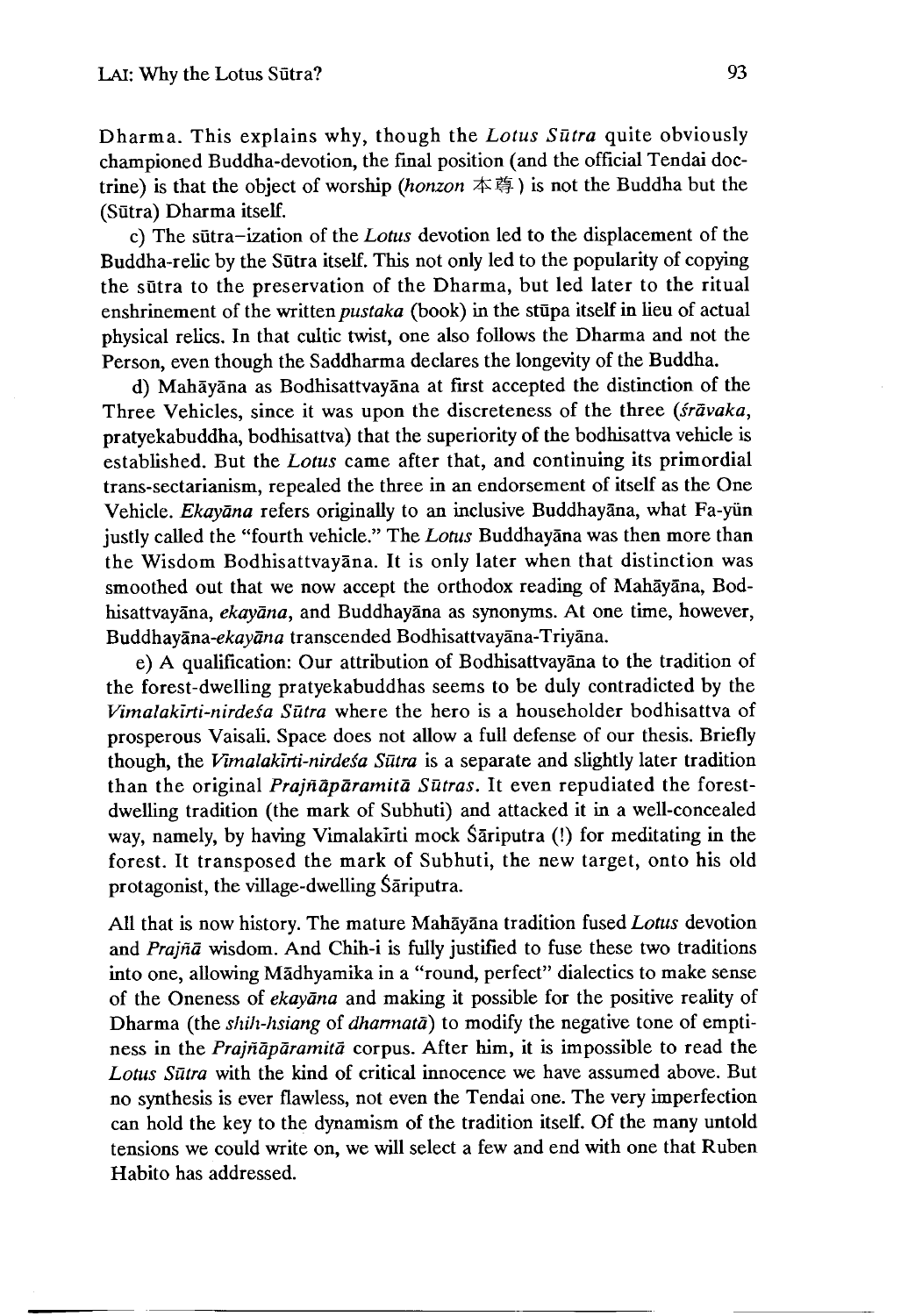## *The Continual Tension between the Personal and the Impersonal*

Despite the eventual fusion of Faith and Wisdom in Mahayana, sufficient tensions survived in the *Lotus* tradition itself to give it a unique stamp. This is because faith in the Buddha will always be somehow more personal, more specific, more committed to a historical memory and horizon than intuition into a Wisdom that is impersonal, universal, and timeless.

The orthodox reading of the *Lotus Sutra* would say that it endorses the idea of a permanent Dharmakaya and teaches the universality of Buddhanature. But neither idea can be found so literally in the *Lotus Sutra.* For example, except in the later-inserted Devadatta chapter (into the preferred Kumārajīva translation), the *Lotus Sūtra* did not know of the term Dharmakaya. It had never used it or had use for it. Instead of that impersonal Absolute, the sūtra knows the Buddha as mythopoeically having a very, very long lifespan. Longevity is not eternity. Unlike the Dharma that has neither beginning nor end, the *Lotus* which depicts the Buddha as having a long life still keeps to the memory of finite historicity. Namely, there is logically a beginning to the Buddha career (i.e. a time when he had not embarked on the path of *Bodhisattvacarya* toward enlightenment, and it is assumed that one day he would come to a well-deserved end — final *parinirvana* or extinction). That is the legacy of Mythos over against Logos.

Likewise, not knowing the gnostic distinction between the form and the formless, the Rupakāya-Dharmakāya dualism in the Wisdom sūtras, the *Lotus Sutra* knows the long-living Buddha only in a glorified form. The *Lotus* retains simply the older, the cruder, the Mahasamgika-shared idea of a Buddha with wellnigh boundless physical form (se hsin 色身,*rupakaya*), meaning in AvadSna language that the Buddha can project multiple bodies at will, assume identity with other Buddhas in time, and recall into himself the myriad Buddhas in space. All these are realistically depicted in the sutra itself in a language that would befuddle the modern mind but delight anyone who has any sensitivity toward the sublime. Though often philosophically categorized as docetic, the mystery in the *Lotus Sutra* is actually never phrased in terms of Sakyamuni being some docetic shadow of some eternal Wisdom. The mystery is rather that somehow the historical Buddha preaching the sūtra at Vulture Peak is at once the eternal Buddha preaching eternally this eternal sūtra at this numinous axis mundi (nay, this Pure Land) and *dharmaman^a* (Jpn. *dojo* 道場 J of a sacred mountain in India.

The *Lotus Siitra* has no use for some cerebal formula like an eternal Dharmakaya. Such a pure Dharmakaya concept would enforce a dualism of Dharmakaya and Rupakaya, of enlightened mind and coarse body, of the pure and the polluted, whereas the genius of the Tendai tradition, following what we said above about the translucency of the physical and the noumenal,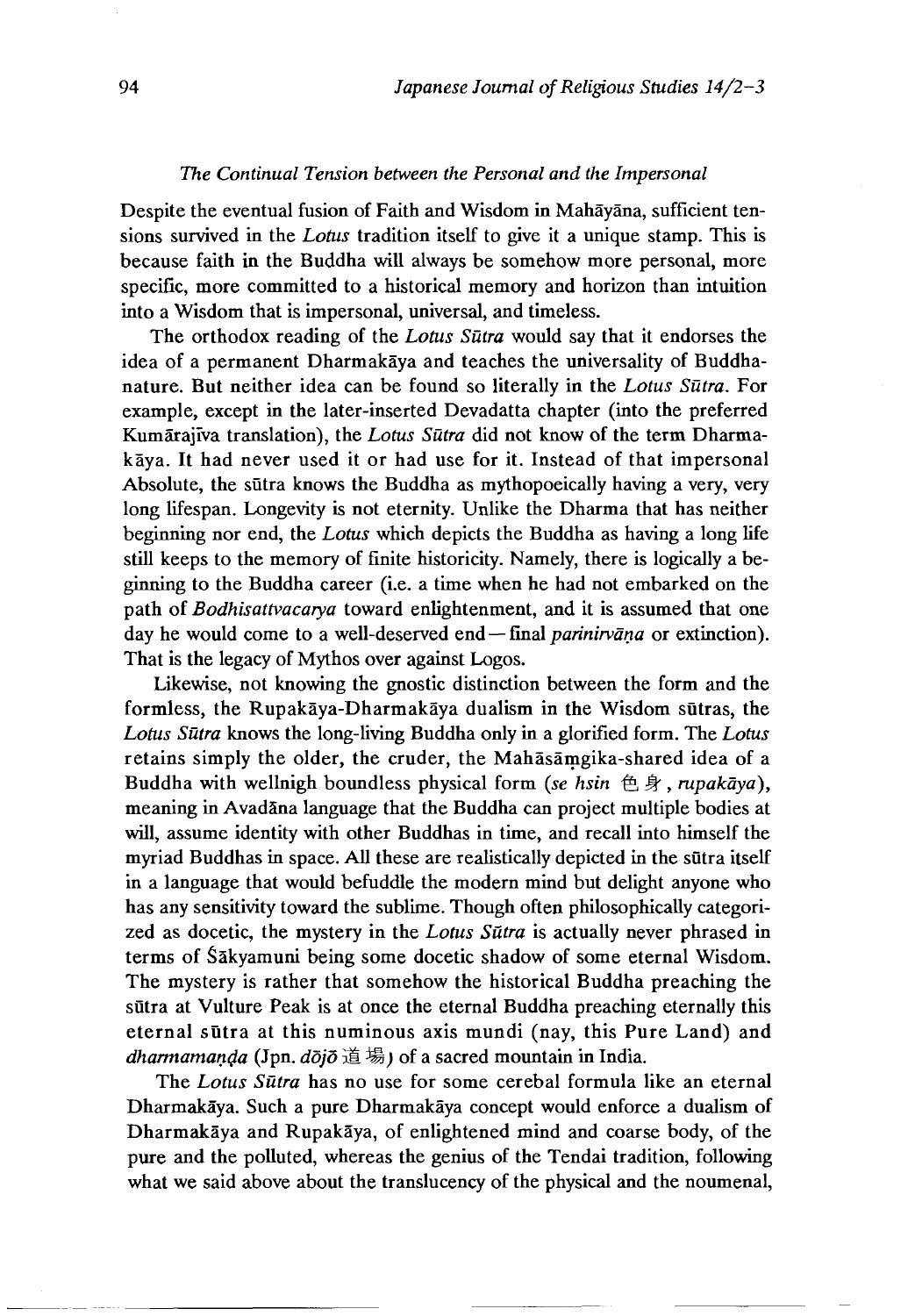formlessness; mythic reality, not logic.

is that it could and did weave these opposites together in Chih-i's tripartite dialectics. It is this interpretation that modified the more abstract "Samsara is nirvāņa" dictum of the Wisdom tradition to produce such a human (nondocetic) conception as the "Buddha with essential evil" *(hsing-o* 性悪). The same down-to-earthliness is responsible for its preference for a personalist reading of eternity, best seen in the myth of the dual Buddhas on one lotus seat. Prabhūtaratna, or "Many Jewels" (symbol of the abundant treasure of merits lodged at the stupa), is the past enlightened Buddha that somehow appeared while Sakyamuni was preaching the *Lotus Siitra,* He broke the time barrier that divided past and present — Buddhas of the past were not supposed to live into the realm of a Buddha of the present — to share the same seat of enlightenment with Sakyamuni, Buddha of the present. The Tendai scholastics say that all three times (past, present, and future) are One, but in this key episode in the *Lotus Sutra* history is so respected that the yet unenlightened Maitreya, Buddha of the future, is still kept waiting in the wing, dumbfounded and wondering what was going on. This scene only encapsulated the unity of past, present, and future to come in the end of time. In this scene Prabhutaratna appears as the intimation of a Buddha of longevity. The hypostasis of the stupa with abundant merits, he had his own cult, claiming stupas of his own decked with "many jewels" and usually grander than the stupas of Sakyamuni. There are icons as well of the Dual-Seated Buddha. In all this, we are dealing with the extravagance of form, not the abstraction of

Likewise the *Lotus Sutra* never said "All sentient beings have Buddhanature." This idea is embedded in the omnipresence of the Buddha which is represented in the language of the Buddha splitting his body into a multitude of Buddhas (an old, supernatural power granted the Buddha) and of recalling all these Buddhas back into himself (which happened prior to Prabhūtaratna's self-disclosure). His omnipotence is phrased in terms of his allknowing wisdom, his omniscience by a light flowing like a stream to lit up all corners of the universe in the opening chapter — a common and standard scene given prior to a demonstration of his prophetic powers or *vyakarana.*

In so refusing an escape into some timeless emptiness, the *Lotus Sutra* kept up a more historical perspective than the Wisdom Sūtras. For example, the attention paid to specific *vyakarana* (prophecies) means that this sutra did not reduce all human fate to one homogeneous Buddha-nature. As a matter of fact, the genre of *vyakarana* eclipsed precisely after the Mahayana version of the *Nirvana Sutra* so afforded every sentient being a share of the timeless Buddha-nature. History became irrelevant when enlightenment becomes omnipresent. Mahāyāna lost that sense of historicity soon thereafter. Ahistorical Buddhas overshadowed the Historical Sakyamuni. The *Lotus Siitra* suffered that shift in the later appended chapters of the sutra away from Sakyamuni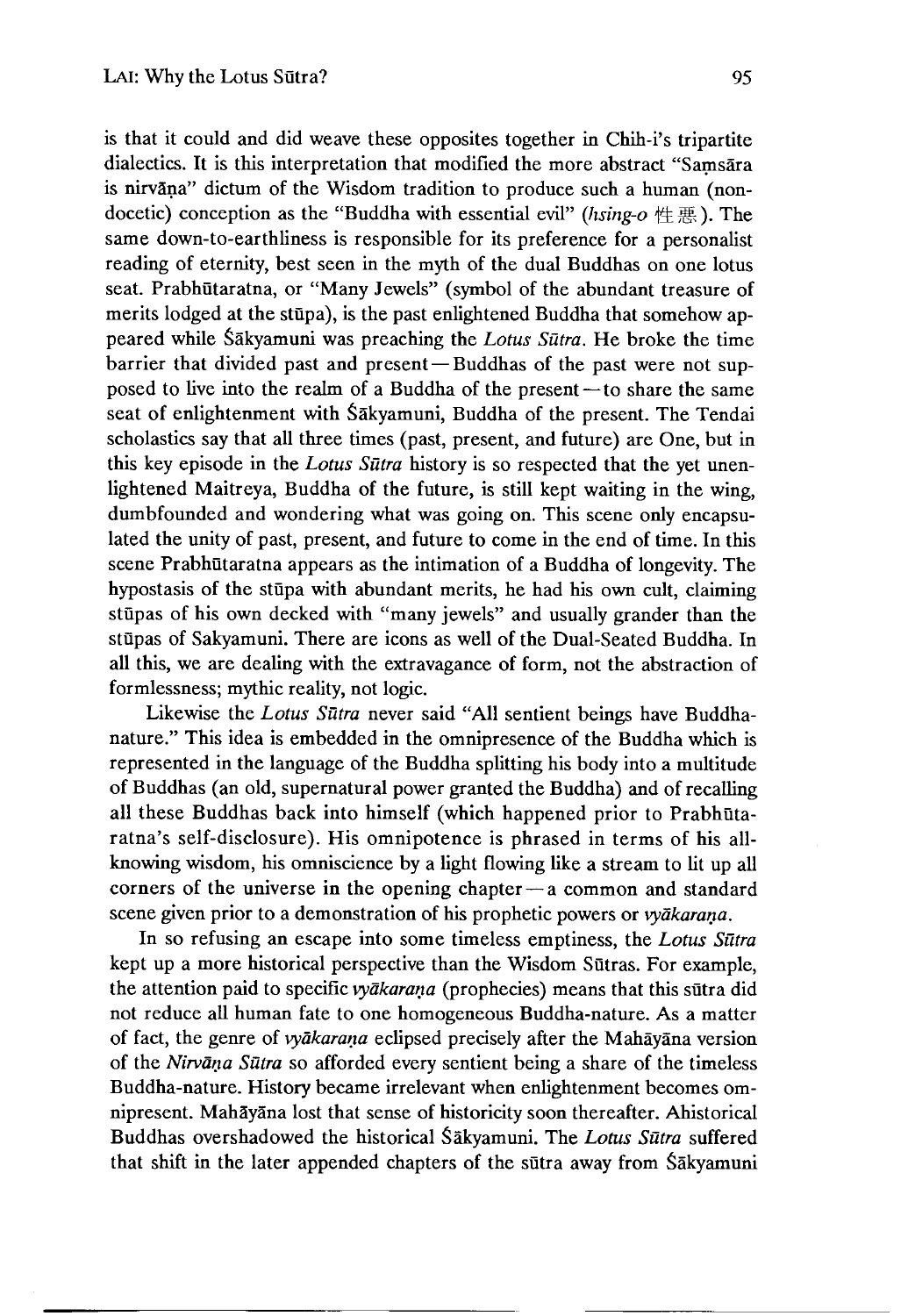and history to more ahistorical Buddhas and bodhisattvas. These are independent chapters dedicated largely to nonhistorical bodhisattvas coming from a more unstable time (second or third century A.D.). But then to its credit the sutra does succeed in drawing them under the *Lotus* umbrella. The historical sense is heightened by eschatological hope and despair, making the *Lotus Sutra* a timely sutra in moments of crisis. The revival of *Lotus* piety in those hours in the history of East Asian Buddhism is no accident. Nichiren and the New Religions of Japan only carried out the mission assigned within the sutra itself.

#### *The Survival of the Buddhayana Motifs in Later Mahayana*

Buddhayana and Bodhisattvayana did fuse into mature Mahayana. The *Lotus* and the *Prajna* tradition also became indisassociably one. If we look closer we can still find tension between Buddhayana and Bodhisattvayana. This is diagrammatized as follows. The bodhisattva concept has two modes, (a) In Low Buddhology, the bodhisattva is the Buddha-to-be, one still striving after wisdom, (b) In High Buddhology, the bodhisattva is already enlightened and is now exercising *upaya* and *karuna* for the deliverance of other sentient beings.

Bodhisattva as yet unenlightened . BODHI . Bodhisattva as savior

----------- PPS------------•--------SDP------ —

The early *Prajna* tradition knew only the former; its six ascetic paramitas did not include *upaya, karuna*, or *jñana* (for *samsyaksambodhi)*. The original *Lotus* tradition knew only the latter; the virtues are in reverse. It is the latter tradition that would endorse a higher notion of an active Buddhahood, and consequently a higher notion of the Buddhakaya.

Although the two traditions fused, still the *Lotus* Buddha excels over the *Prajna* Dharmakaya in two aspects.(1)The Dharmakaya as empty, *sunya,* was by definition without attributes *(nirguna),* but the *Lotus* Buddha by his formal personality is necessarily gifted with extraordinary *gunas* and cannot be ontologically empty; (2) Emptiness as wisdom was knowable to the bodhisattva, but what is not-empty (asūnya, i.e., the marvelous attributes or *gunas* of the Buddha in the Buddhayana tradition) lies beyond the limits of the bodhisattva's wisdom. This second aspect is already stressed in the *Lotus Sutra,* which held its higher mystery of Buddhahood as something known only among Buddhas, something not privileged even to the highest of bodhisattvas. From this noumenal standpoint of the *Lotus* Buddhayana (plus inputs from the *Avatamsaka* tradition) came the so-called *Tathagatagarbha* tradition. The *Snmaladevi Sutra* then repeats the claim that its *tathagatagarbha* mystery is not known to or knowable by the bodhisattvas. In addition, it formalized the first aspect noted above and postulated explicitly an *asunya*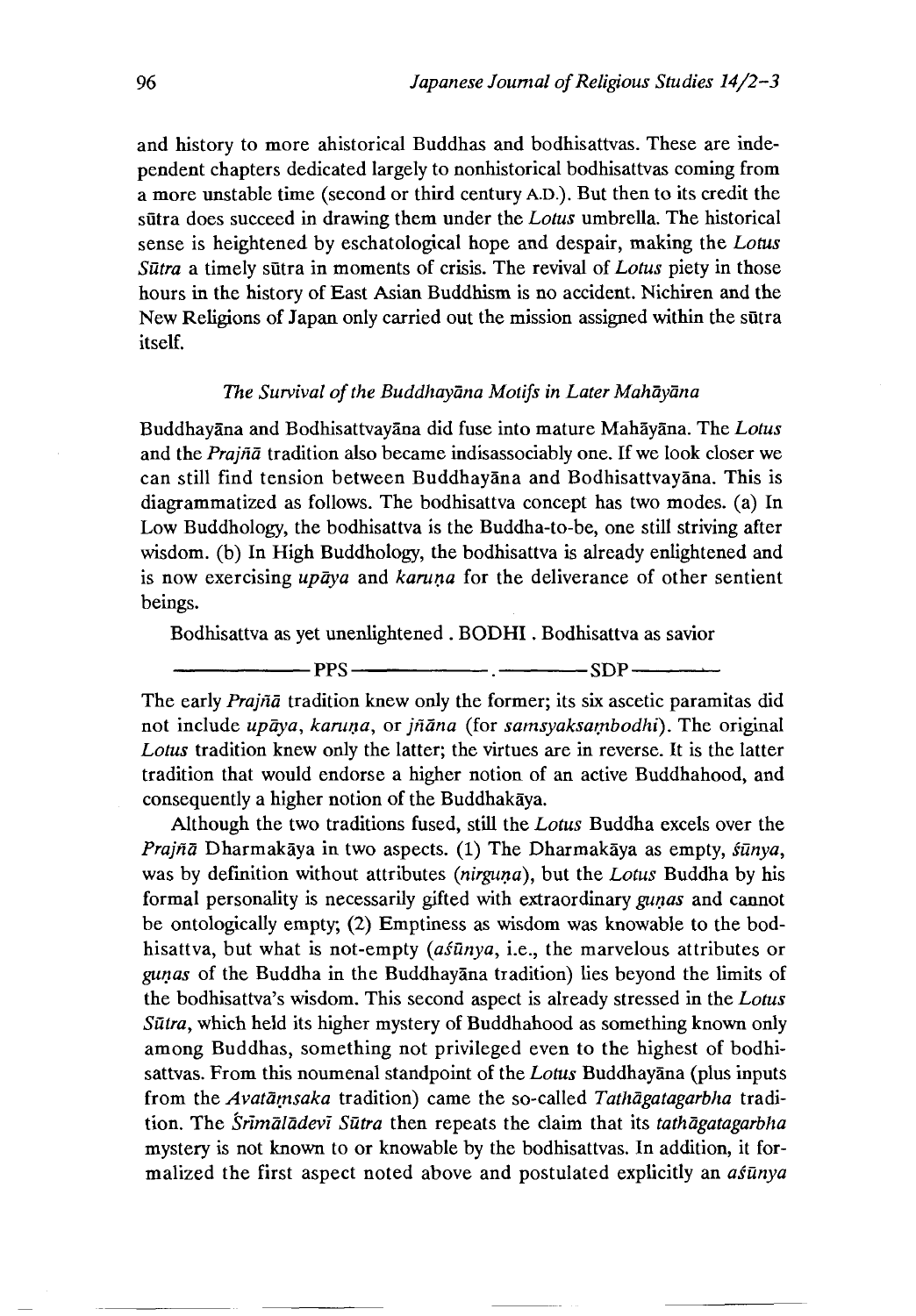*tathagatagarbha,* a not-empty store of merits stored in this matrix of the Buddha (omnipresent in all beings) that contradicted and overcame the passive nihilism of emptiness, the *fūnya tathāgatagarbha*.

These two lines of Buddhayana conception—the *Lotus* line that stresss an enpowered, not-empty, Buddhakaya actively working for the deliverance of man, and the *Prajna* line that stresses the self-effort of the seeker of wisdom or bodhisattva striving after Buddhahood to come—in turn affected the later reading of the dispensation of the Trikaya. As well documented by Habito,<sup>2</sup> the *Lotus* line ended up in the *Ratnagotravibhaga* and the *Prajna* line in the *Mahayanasutralamkara.* In the former, where significantly the emphasis is on the *asūnya* attributes of the Buddha, it is on the Dharmakaya which is emanating into and enpowering the Sambhogakaya for the deliverance of sentient beings. Habito types this as a Buddhakaya conception from "above down." In the latter, which follows more closely the *Prajnaparamita* as the upward striving of the bodhisattva, the stress is on the Sambhogakaya as the well-deserved, self-achieved, Enjoyment Body of the seeker after wisdom, and the centerpiece of the Trikaya scheme. This affirms our contention that the faith tradition is responsible for the conception of a concrete personality working for others and the Wisdom tradition is instrumental in the perception of an impersonal emptiness without, initially, positive *gunas* to effect changes in the world. The latter follows rather logically from its roots in the pratyekabuddha tradition of the solitary forest-dwelling gnostics.3

<sup>2</sup> In a paper given at a symposium at the Nanzan Institute for Culture and Religion on Tendai Buddhism and Christianity, 16-18 March, 1987. These papers will be published in the near future by Shunjūsha.

 $3$  Habito's thesis has changed my previous view on the place of the Sambhogakaya in the economy of the TrikSya. I had worked on the assumption that since the *Lotus Sutra* stressed the personhood of the transcendental Buddha, this is what injected or necessitated the postulation of a third body, the Sambhogakaya, in the two bodies theory of the *Prajnaparamitas.* I was expecting the Sambhogakaya to be the key item that the *tathagatagarbha*defined *Ratnagotravibhaga* would bring out. I was not prepared for its displacement by the Dharmakaya whose superiority I associated with the *Prajna* tradition. Although my hunch remains valid to a degree, yet the finer nuances are being drawn out with Habito's finding. The *Ratnagpotravibhdga* does retain the *Lotus-derivcd* emphasis on the *asunya* aspect of the Dharmakaya; this is what gives primacy to Dharmakaya still. But if the personhood of the Sambhogakāya should be somewhat overshadowed by the universalism of the Dharmakāya, that should be attributed to the very notion of the *tathagatagarbha* itself. This synonym for Buddha-nature was derivative of the concept of Buddha- $i\tilde{n}$ ana, the omniscience of the Buddha, in both the *Lotus* and the *Avaiamsaka* tradition. But abstract and universal Buddha-nature is a notion unknown to the *Lotus Sutra,* which delights rather in numerous *vyakaranas.* The displacement of *vyākarana* by *buddha-gotra/dhātu* by the time of the *Nirvāna Sūtra*, i.e. the superceding of particular, personal prophecies by the guarentee of universal enlightenment, is, in my present retrospect, one key factor for the ascendency of the impersonal over the personal, alias, the Dharmakaya over the Sambhogakaya, even in the *Ratnagotravibhaga*. Docetism did win and modify the personalist mystique of the *Lotus* lineage of ideas.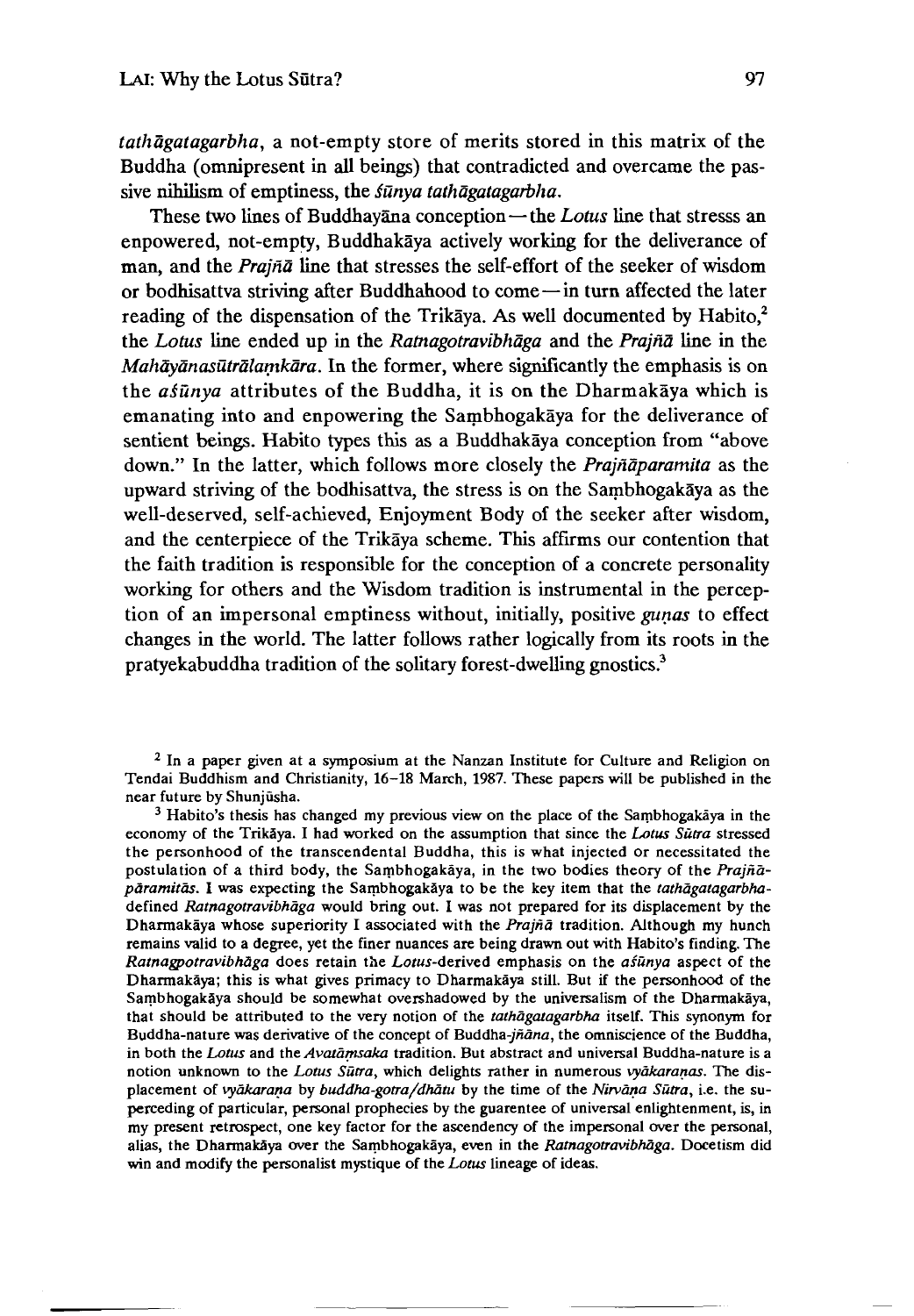#### *Conclusion*

In the above short excursion into the reasons for the historic significance of the *Lotus Sūtra*, I have attempted to show how (a) in its core, the *Lotus Sūtra* is one of the oldest of the Buddhist teachings, one dedicated to the veneration of the Buddha and the living memory of his person despite his seeming extinction; (b) that as Buddhayana it was originally distinct from the Bodhisattvayana of the Wisdom Sutras into whose Mahayana camp the *Lotus Sutra* only later joined; but how (c) even in so doing, the *Lotus Sutra* was never absorbed into the gnosticism of the *Prajña* tradition but preserved much better the sense of history and personality, maybe not to the extent of how history and personality are understood in the Christian tradition, but nonetheless most significantly so. And (d) not only did the *Lotus Sutra* champion a higher *ekaydna* qua Buddhayana that opposed the teaching of a timeless Wisdom and formless Dharmakaya of the originally Triy5na-based emptiness tradition, the *Lotus Sutra* contributed to a more positive understanding of the Buddhakaya in the Trikaya scheme, enpowering the notempty Dharmakaya to emanate into the salvaic Sambhogakaya. Furthermore (c) with its commitment to specific historic destinies in its prophetic genre *(vyakarana),* the *Lotus* tradition enhanced the eschatological gospel founa in its later chapters. All this makes for a dynamic tradition that thrives to this day and provides an objective, historical, and comparative answer to the question of why the *Lotus Sutra* is of such pivotal importance in Buddhist ecclesiastical history.

#### **REFERENCES**

ABBOIT, Terry

1985 *Vasubandhu's Commentary to the Saddharmapundarika Sutra: A Study of its History and Significance.* Ph.D. dissertation, University of California, Berkeley.

ANDOToshio安藤俊雄

1968 *Tendaigaku -Konpon shisd to sono tenkai* 天台学 • 根本思想とそ の展開 [Tendai studies  $-It$ 's basic thought and development]. Kyoto: Heirakuji Shoten.

HIRAKAWA Akira 平川 彰

1963 The rise of Mahāyana Buddhism and its relationship to the worship of stupas. *Memoirs of the Research Department of the Toyd Bunko* 22: 57-105.